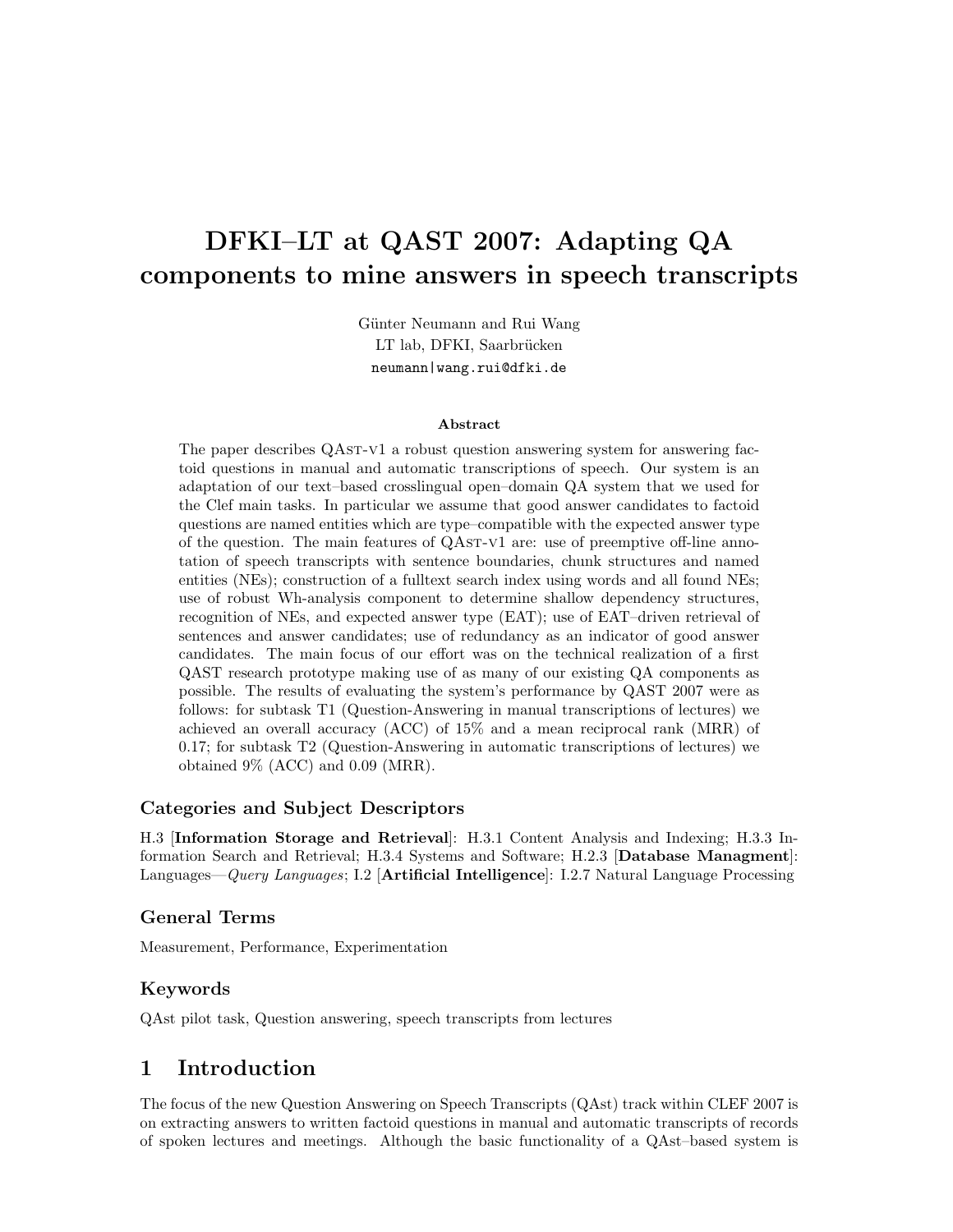similar to that of a textual QA–system the nature of the different scenarios and answer sources provoke new challenges.

The answer sources for Clef and Trec–like systems are usually text documents like news articles or articles from Wikipedia. In general, an article of such a corpora describes a single topic using a linguistically and stylistically well–formed short text which has been created through a number of revision loops. In this sense, such an article can be considered as being created off–line for the prospective reader. By contrast, transcripts from lectures or meetings are live records of spontaneous speech produced incrementally (or on–line) in human–human interactions. Here, revisions (of errors or refinements) of utterances take place explicitly and immediately or not at all. Thus, speech transcripts also have to encode such properties of incremental language production, like word repetition, error corrections, refinements or interruptions. Consequently, transcripts are less well–formed, stylistic and fluent as written texts. Furthermore, in case of automatic transcripts errors and language gaps caused by the used automatic speech recognition system also make things not easier for a QAst–based system (see also the Background tap of the QAst Clef 2007 web page at http://www.lsi.upc.edu/∼qast/index.html). It seems that QA on speech transcripts demands a high degree of robustness and flexibility from the QA components and its architecture.

Nevertheless, the component architecture of a QAst–based system is similar to that of a textual QA–system and consists of the following core functionality: NL question analysis, retrieval of relevant snippets from speech transcripts, answer extraction, and answer selection. Therefore, we decided to develop our initial prototype QAST-V1 following the same underlying design principles that we used for our textual QA system and by the adaptation of some of its core components, cf. [3, 5].



### 2 System Overview

Figure 1: The architecture of QAsT-V1.

The current architecture is shown in figure 1. In an off–line phase we firstly generate an inverted index for the speech corpora such that each sentence is considered as a single document and indexed by its word forms and named entities. In the question answering phase, a list of NL questions is passed to the system. Each NL question is analyzed by the named entity recognizer and by the question analysis component. The main output is a question object which represents the expected answer type (EAT) of the question and its relevant keywords. For example, the EAT of the question "Where is Southern Methodist University?" is LOCATION and the relevant keywords are "Southern Methodist University". From the question object an IR–query expression is created in order to access the indexed document space. The IR–query for the example question is  ${+n$ eTypes:LOCATION AND  $+$  "southern methodist university" which can be read as "select only documents (in our case only sentences) which contain at least one location entity and the phrase southern methodist university ", see section 5 for details. In the answer extraction step all found location names are considered as answer candidates and the most frequent answer candidates are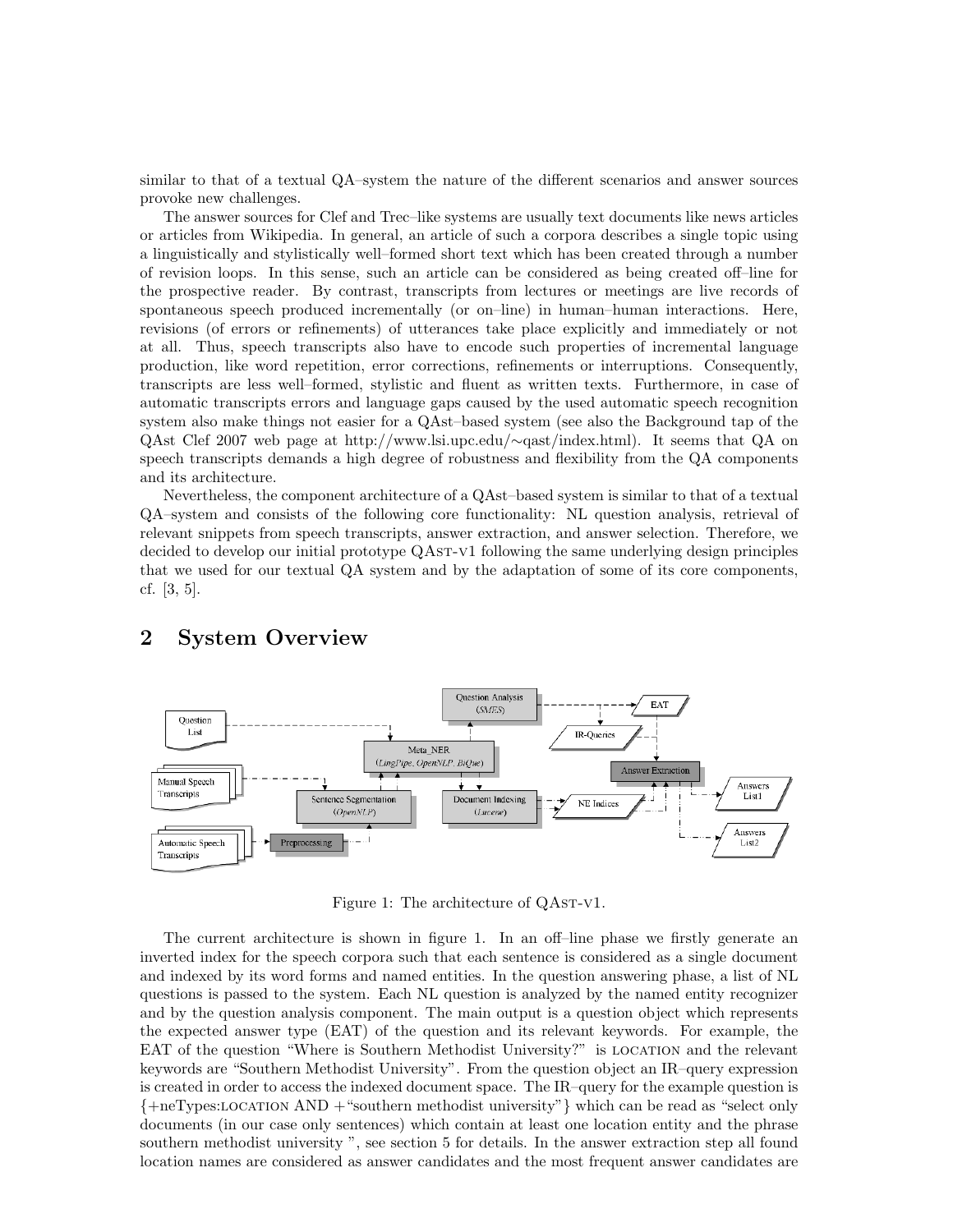selected as answers to the question, e.g., "Dallas" and "Texas" are found as possible answers in the manual transcript of the lecture corpus. For each question a list of its N–best answers is returned.

In the next sections, we describe the core components in more detail starting with the named entity recognition because it is used in all other components.

# 3 Named Entity Recognition



Figure 2: The internal structure or our hybrid named entity recognizer.

Named Entity Recognition (NER) plays a central role in a factual QA architecture: Named entities are the answers of factual questions and as such define the range for the expected answer types. In the QAst 2007 pilot task the following answer types are used: person, location, organization, time, language, system/method, measure, colour, shape, and material. The answer types directly corresponds to the type of named entities which should be covered by NER.

There exists already a number NER components, but with different coverage of types. For that reason, we developed a hybrid NER approach where we combined three different NER components, see also figure 2:

- LingPipe developed by Alias–i and available at http://www.alias-i.com/lingpipe/. It mainly covers person, location, and organization names for English and co–references between pronouns and corresponding named entities. It realizes a supervised statistical based approach to NER.
- Opennlp tools available at http://opennlp.sourceforge.net/. Its name finder is also based on a supervised statistical approach and covers mainly seven types of NEs for English, viz. person, location, organization, date, time, money, and percentage.
- BiQueNER developed by our group. It is based on the co-training algorithm for named entities developed by [1]. We are using BiQueNER for handling all NE types, especially language, system/method, measure, colour, shape, and material.

LingPipe and Opennlp require large sets of annotated training material which we had not at hand for speech transcripts. Hence we directly used the language models both tools come with and which have been created especially for written news texts. BiQueNER embeds a very flexible gazetteer sub-component which we used for creating NE lists for the covered types using a simple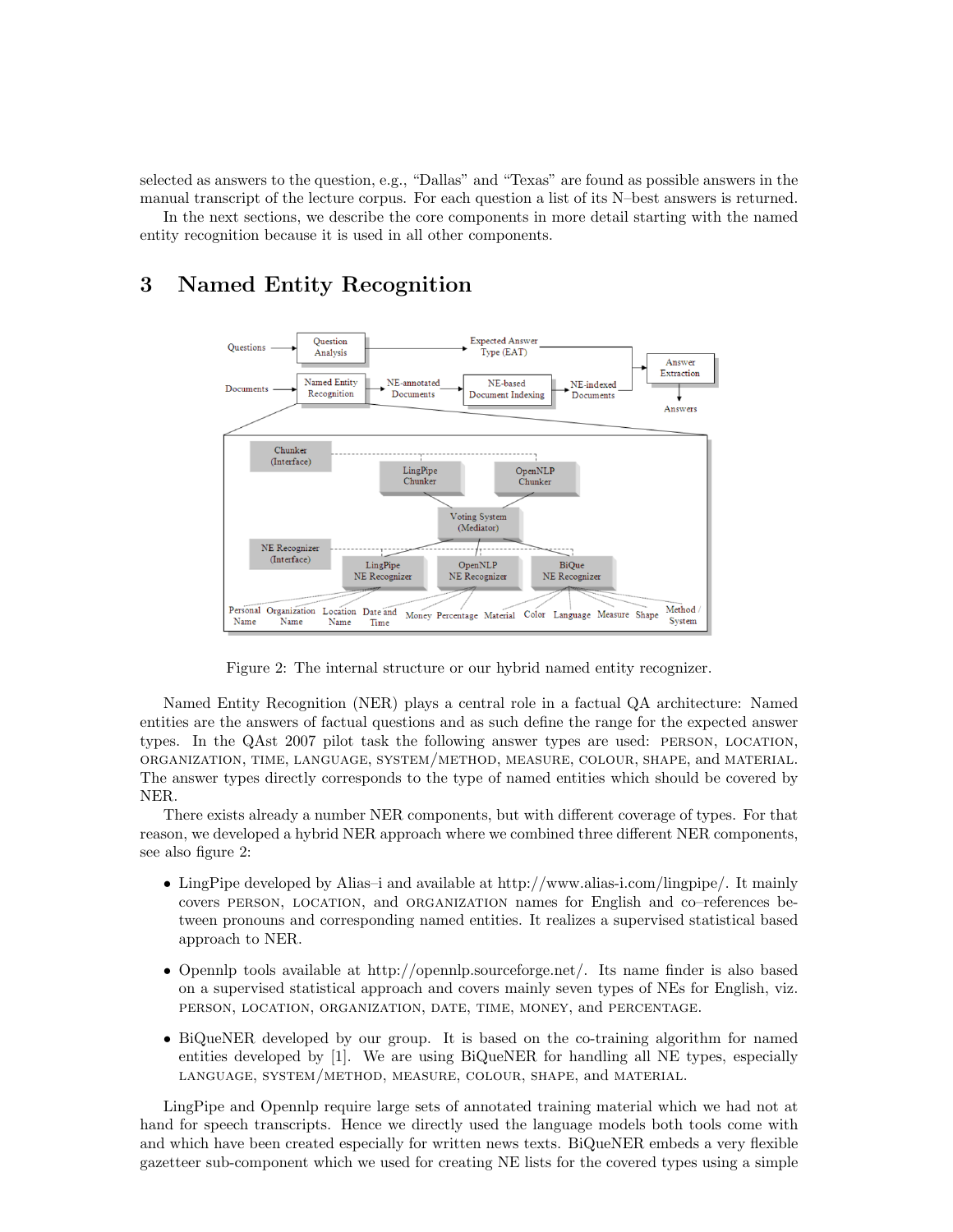word–based frequency analysis of the corpora and resources from Wikipedia. Performing a training step with BiQueNER turned out to be unfeasible for the moment, because BiQueNER requires that the corpus is preprocessed with a POS–tagger and a chunker. We used the Opennlp tools for this but the result of the preprocessing step on the CHILL corpora are currently inappropriate when using the available models of Opennlp. Linguistically annotated speech transcripts are needed urgently.

All three NERs run in parallel on an input text and we construct NE–specific indexes for each individual recognizer. The individual results are combined via the IR–query construction process (see sec. 5) and the answer extraction process (see sec. 6). In this way, also conflicting cases are handled like different NE readings (e.g., the same instance is typed as PERSON by LingPipe and organization by BiQueNER) and (implicit) partial or overlapping annotations (e.g., the name "Rui Wang" is recognized as a single person name by LingPipe or as two different person names by BiQueNER).

# 4 Document Preprocessing

Based on a number of experiments we made during the development of our textual open–domain QA–technology, we developed the hypothesis that a structural analysis of un-structured documents towards the information needs of questions, will support the retrieval of relevant small textual information units through informative IR-queries. However, since we cannot foresee all the different users' interests or questions, a challenging research question is: How detailed can the structural analysis be made without putting over a "straitjacket" of a particular interpretation on the unstructured source? Thus, there is a tradeoff between off-line and on-line document annotation. Questions and answers are somewhat related in that questions influence the information geometry and hence, the information view and access, cf. [4]. Furthermore, a sentence-oriented preprocessing determining only sentence boundaries, named entities (NE) and their co-references turned out to be a useful level of offline annotation of written texts, at least for the Clef–kind of factual questions.

For that reason we decided to apply the same off–line preprocessing approach also to the QAst collections. In particular the following steps are performed:

- Extracting lines of words from the automatic speech transcripts so that both the manual and automatic transcript are in the same format.
- Identification of sentence boundaries using the sentence splitter of the Opennlp tool which is based on maximum entropy modeling. We are currently using the language model the sentence splitter comes with which is optimized for written texts.
- Annotation of the sentences with recognized named entities.

The preprocessed documents are further processed by the IR–development engine Lucene, cf. [2]. We are using Lucene in such a way that for all extracted named entities and content words, Lucene provides indexes which point to the corresponding sentences directly. Especially in the case of named entities type–based indexes are created which support the specification of type constraints in an IR–query. By doing this, we could query the IR component not only by keywords extracted from the questions, but also by NE types corresponding to their expected answer types. An example would make this clear: for the question "Where is Southern Methodist University located?" beside creating an IR-query containing the keywords: {+"Southern Methodist University", +located}, we could supply also the expected answer type location querying an additional field neTypes: {+text:"Southern Methodist University", +text:located +neTypes:location}. This will not only narrow the amount of data being analyzed for answer extraction, but will also guarantee the existence of an answer candidate.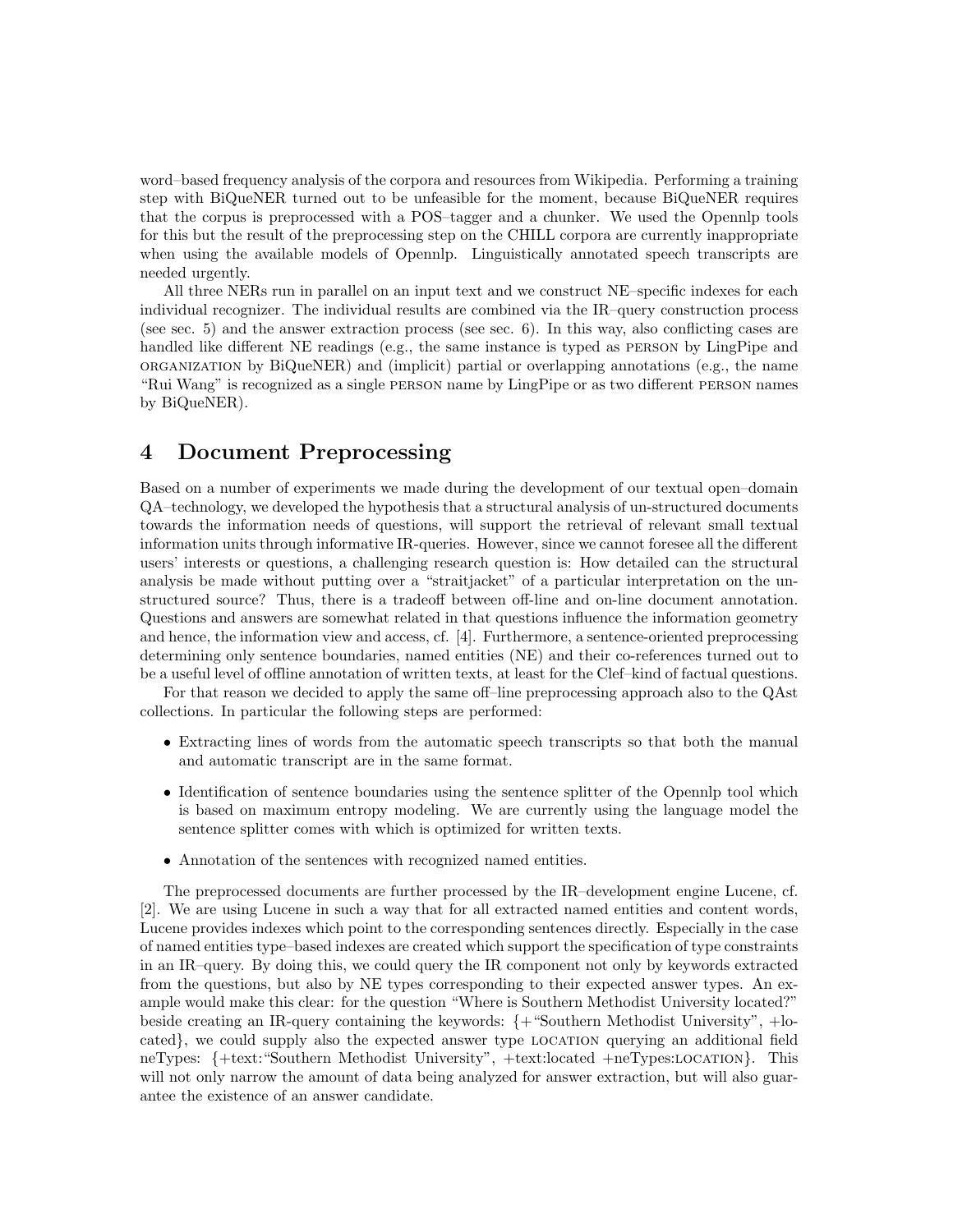## 5 Question Processing and Sentence Retrieval

In the current QAst 2007 task setting natural language questions are specified in written form. For this reason we were able to integrate the question parser from our textual QA–system into QAst-v1. The question parser computes for each question a syntactic dependency tree (which also contains recognized named entities) and semantic information like question type, the expected answer type, and the question focus, cf. [3] for details. The semantic information is determined on the basis of syntactic constraints applied on relevant NP and VP phrases of the dependency tree, and by taking into account information from two small structured vocabularies. They basically perform a mapping from linguistic entities to values of the questions type, e.g., trigger phrases like name of, type of, abbreviation of or they perform a mapping of lexical elements to expected answer types, like town, person, president.

In a second step the result of the question parser is mapped to an ordered set of alternative IR–queries following the same approach as in our textual QA system, cf. [3]. The alternative IR–queries differ in the degree of their specialization. For example, for the question "Where is Southern Methodist University located?" we construct {+text:"Southern Methodist University", +text:located +neTypes:location} and {text:Southern text:Methodist text:University, text:located +neTypes:location}. The latter means that we relax the requirement that the phrase "Southern Methodist University" and the keyword "located" must both be present in a sentence to serve as a relevant snippet from which answer candidates are extracted.

The different IR–queries are passed to Lucene in the order of their specificity such that if a higher–ranked IR–query does not return any sentence, the next less specific IR–query is tried. This means that the alternative IR–queries are processed in the manner of a decision list. Lucene returns a list of all matching sentences. This means that each returned sentence at least contains one named entity which is an instance of the EAT and overlaps with the set of keywords depending on the specificity of the IR–query. The set of sentences are ordered according to Lucene'S similarity measure applied on each sentence and the IR–query

## 6 Answer Extraction

In our current version of QAst-v1 answers are considered as instances of the expected answer type (EAT). The EAT corresponds to a type of the named entities covered by our system. Thus we consider each named entity of the retrieved sentences as answer candidate if and only if its type is the same as the EAT. For each answer candidate we compute its frequency relative to the set of retrieved sentences and order them accordingly. We finally filter out ill–formed answer candidates if they consists of material like "the", "muh", "uhm" using a set of manually specified rules. If no EAT–compatible named entity exists the empty answer NIL is returned.

# 7 Results and Discussion

We took part in the tasks:

- T1: Question-Answering in manual transcriptions of lectures;
- T2: Question-Answering in automatic transcriptions of lectures;

In both cases the CHILL corpus was used which was adapted by the organizers for the QAst 2007 track. It consists of around 25 hours (around 1 hour per lecture) both manually and automatically transcribed. The language is European English, mostly spoken by non–native speakers.

We submitted only one run to each task and the table below shows the results we obtained:

| Run        | task | Questions returned $(\#)$ [98] | Correct answers $(\#)$ | <b>MRR</b> | Accuracy |
|------------|------|--------------------------------|------------------------|------------|----------|
| $dfki1_t1$ | T11  |                                |                        |            |          |
| dfki1_t2   | πŋ   | 98                             |                        | 0.09       | 0.09     |